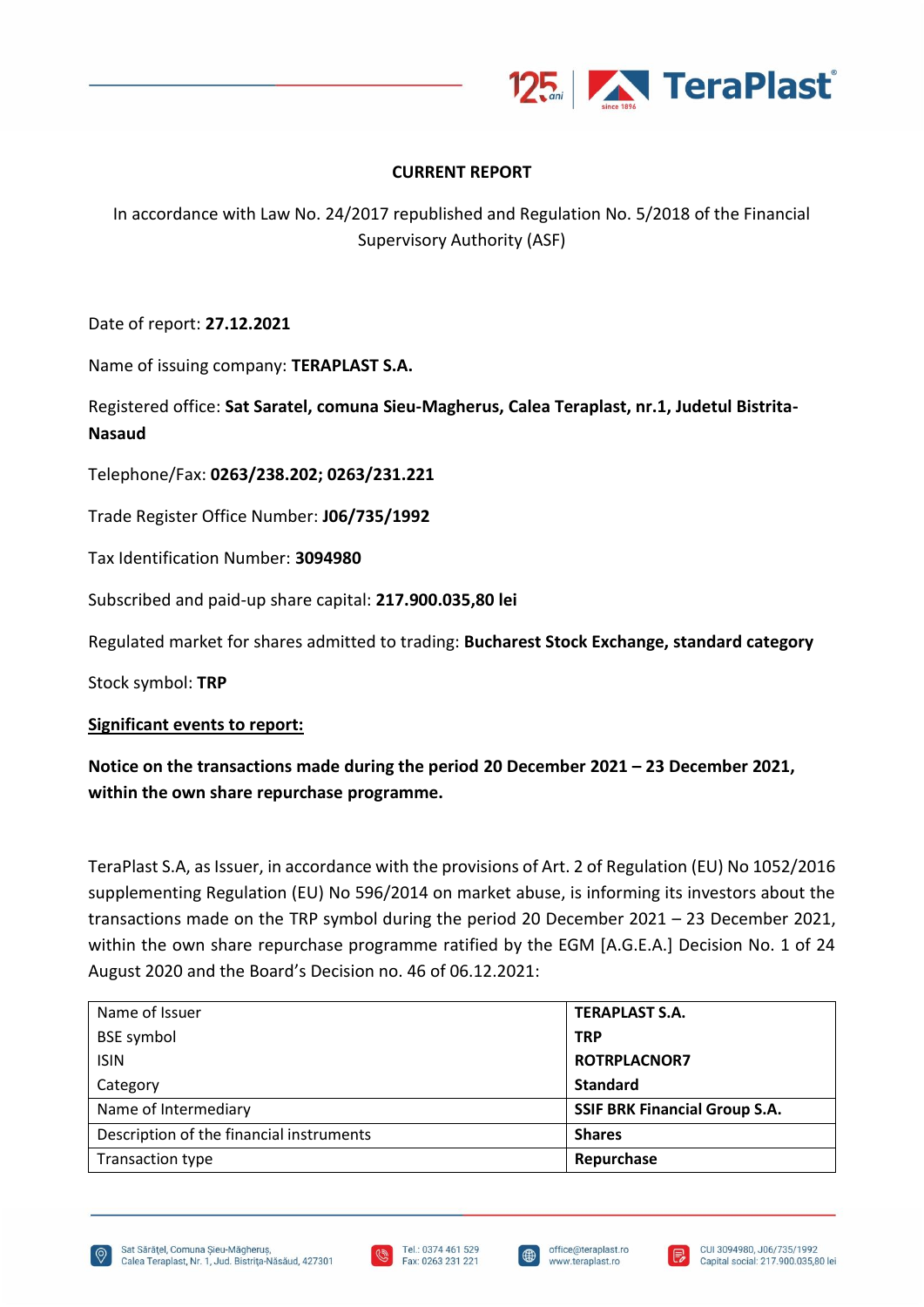

| Details on carrying out the transaction orders corresponding to   | During the transaction session |
|-------------------------------------------------------------------|--------------------------------|
| the repurchase                                                    |                                |
| Total number of shares repurchased during the period              | 1.900.000 shares               |
| 20 December – 23 December 2021                                    |                                |
| Total value of transactions conducted during the reporting period | 1.770.486,01 lei               |
| 20 December – 23 December 2021                                    |                                |
| Total number of shares repurchased since the beginning of the     | 3.680.000 shares               |
| repurchase period                                                 |                                |
| Total value of transactions conducted since the beginning of the  | 3.519.746,22 lei               |
| repurchase programme                                              |                                |

Summary of transactions during the period 20 December 2021 – 23 December 2021:

| <b>Transaction date</b> | <b>Transaction</b><br>nature | <b>Transaction</b><br>volume | Weighted<br>average price<br>(RON) | <b>Transaction value</b><br>(RON) |
|-------------------------|------------------------------|------------------------------|------------------------------------|-----------------------------------|
| 20.12.2021              | Repurchase                   | 400.000                      | 0.9282                             | 371.286,01                        |
| 21.12.2021              | Repurchase                   | 500.000                      | 0.9384                             | 469.200,00                        |
| 22.12.2021              | Repurchase                   | 500.000                      | 0.9300                             | 465.000,00                        |
| 23.12.2021              | Repurchase                   | 500.000                      | 0.9300                             | 465.000,00                        |

Detailed transactions during the period 20 December 2021 – 23 December 2021:

| Symbol     | <b>ISIN</b>  | <b>Market</b> | Date       | <b>Time</b> | <b>Volume</b> | <b>Price</b> | Value      |
|------------|--------------|---------------|------------|-------------|---------------|--------------|------------|
| <b>TRP</b> | ROTRPLACNOR7 | <b>REGS</b>   | 20.12.2021 | 11:23:55    | 88.347        | 0.9220       | 81.455,93  |
| TRP        | ROTRPLACNOR7 | <b>REGS</b>   | 20.12.2021 | 12:29:22    | 1.338         | 0.9300       | 1.244,34   |
| <b>TRP</b> | ROTRPLACNOR7 | <b>REGS</b>   | 20.12.2021 | 12:38:48    | 100           | 0.9300       | 93,00      |
| TRP        | ROTRPLACNOR7 | <b>REGS</b>   | 20.12.2021 | 14:58:29    | 110.215       | 0.9300       | 102.215,00 |
| <b>TRP</b> | ROTRPLACNOR7 | <b>REGS</b>   | 20.12.2021 | 15:20:07    | 5.500         | 0.9290       | 5.109,50   |
| TRP        | ROTRPLACNOR7 | <b>REGS</b>   | 20.12.2021 | 15:20:07    | 1.010         | 0.9290       | 938,29     |
| <b>TRP</b> | ROTRPLACNOR7 | <b>REGS</b>   | 20.12.2021 | 15:20:30    | 700           | 0.9290       | 650,30     |
| <b>TRP</b> | ROTRPLACNOR7 | <b>REGS</b>   | 20.12.2021 | 15:22:14    | 169.785       | 0.9300       | 157.900,05 |
| <b>TRP</b> | ROTRPLACNOR7 | <b>REGS</b>   | 20.12.2021 | 15:22:55    | 1.100         | 0.9300       | 1.023,00   |
| <b>TRP</b> | ROTRPLACNOR7 | <b>REGS</b>   | 20.12.2021 | 15:24:43    | 21.905        | 0.9300       | 20.371,65  |
| <b>TRP</b> | ROTRPLACNOR7 | <b>REGS</b>   | 21.12.2021 | 10:45:29    | 75.995        | 0.9380       | 71.283,31  |
| <b>TRP</b> | ROTRPLACNOR7 | <b>REGS</b>   | 21.12.2021 | 10:45:29    | 3.000         | 0.9380       | 2.814,00   |
| TRP        | ROTRPLACNOR7 | <b>REGS</b>   | 21.12.2021 | 10:45:29    | 21.005        | 0.9380       | 19.702,69  |
| <b>TRP</b> | ROTRPLACNOR7 | <b>REGS</b>   | 21.12.2021 | 10:50:49    | 28.865        | 0.9380       | 27.075,37  |
| <b>TRP</b> | ROTRPLACNOR7 | <b>REGS</b>   | 21.12.2021 | 10:50:49    | 1.000         | 0.9380       | 938,00     |
| <b>TRP</b> | ROTRPLACNOR7 | <b>REGS</b>   | 21.12.2021 | 10:50:49    | 50.000        | 0.9380       | 46.900,00  |



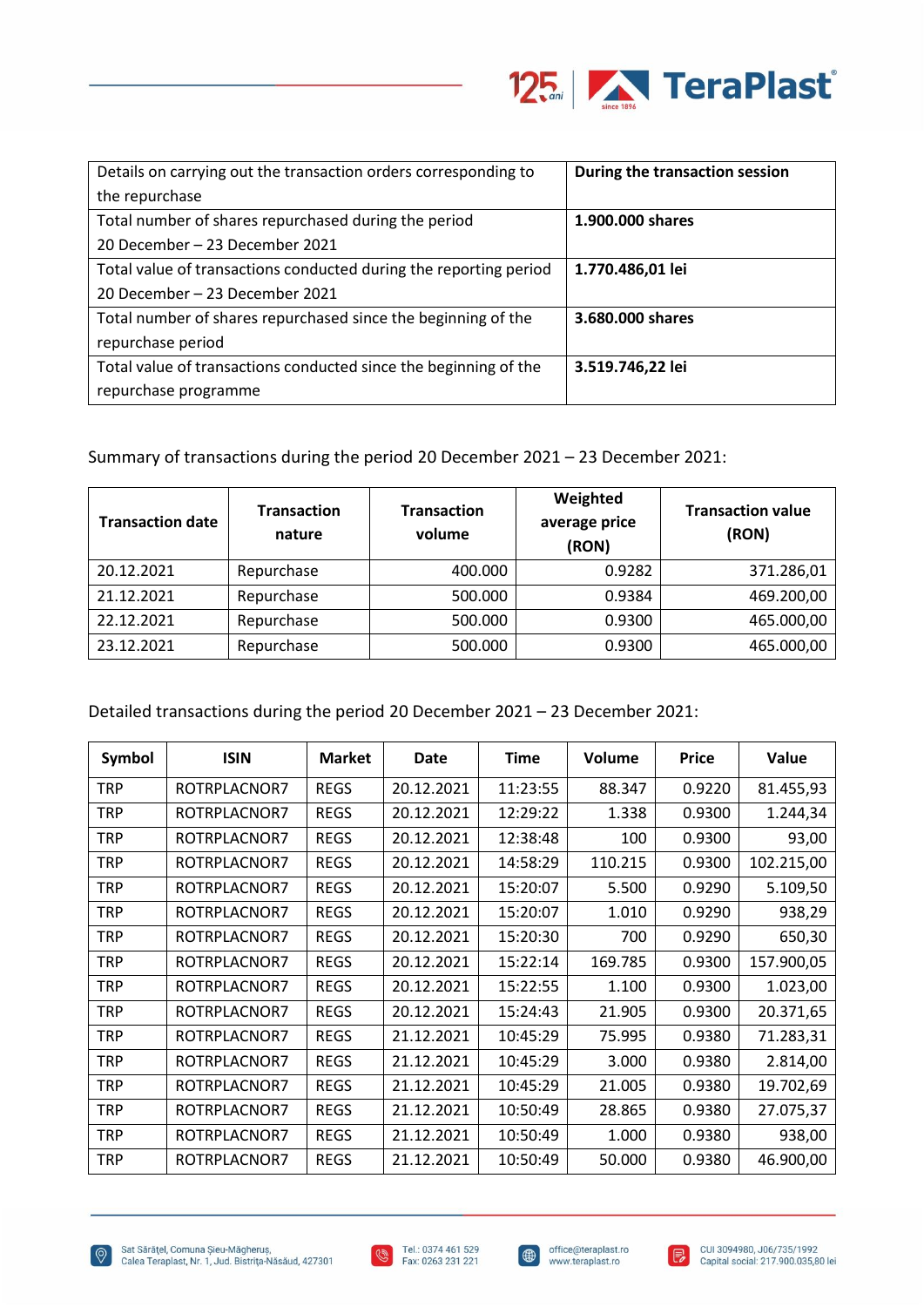

| <b>TRP</b> | ROTRPLACNOR7 | <b>REGS</b> | 21.12.2021 | 10:50:49 | 1.548   | 0.9380 | 1.452,00   |
|------------|--------------|-------------|------------|----------|---------|--------|------------|
| <b>TRP</b> | ROTRPLACNOR7 | <b>REGS</b> | 21.12.2021 | 10:51:41 | 18.587  | 0.9380 | 17.434,61  |
| <b>TRP</b> | ROTRPLACNOR7 | <b>REGS</b> | 21.12.2021 | 11:06:36 | 1.814   | 0.9380 | 1.701,53   |
| <b>TRP</b> | ROTRPLACNOR7 | <b>REGS</b> | 21.12.2021 | 11:06:36 | 479     | 0.9380 | 449,30     |
| <b>TRP</b> | ROTRPLACNOR7 | <b>REGS</b> | 21.12.2021 | 11:06:36 | 500     | 0.9380 | 469,00     |
| <b>TRP</b> | ROTRPLACNOR7 | <b>REGS</b> | 21.12.2021 | 11:06:52 | 97.207  | 0.9380 | 91.180,17  |
| <b>TRP</b> | ROTRPLACNOR7 | <b>REGS</b> | 21.12.2021 | 11:07:29 | 2.793   | 0.9380 | 2.619,83   |
| <b>TRP</b> | ROTRPLACNOR7 | <b>REGS</b> | 21.12.2021 | 11:07:52 | 97.207  | 0.9380 | 91.180,17  |
| <b>TRP</b> | ROTRPLACNOR7 | <b>REGS</b> | 21.12.2021 | 11:58:58 | 53.407  | 0.9400 | 50.202,58  |
| <b>TRP</b> | ROTRPLACNOR7 | <b>REGS</b> | 21.12.2021 | 12:00:15 | 46.593  | 0.9400 | 43.797,42  |
| <b>TRP</b> | ROTRPLACNOR7 | <b>REGS</b> | 22.12.2021 | 10:10:57 | 4.200   | 0.9260 | 3.889,20   |
| <b>TRP</b> | ROTRPLACNOR7 | <b>REGS</b> | 22.12.2021 | 10:11:23 | 50.000  | 0.9260 | 46.300,00  |
| <b>TRP</b> | ROTRPLACNOR7 | <b>REGS</b> | 22.12.2021 | 10:13:00 | 40.000  | 0.9260 | 37.040,00  |
| <b>TRP</b> | ROTRPLACNOR7 | <b>REGS</b> | 22.12.2021 | 10:14:43 | 2.200   | 0.9260 | 2.037,20   |
| <b>TRP</b> | ROTRPLACNOR7 | <b>REGS</b> | 22.12.2021 | 10:48:04 | 35.996  | 0.9300 | 33.476,28  |
| <b>TRP</b> | ROTRPLACNOR7 | <b>REGS</b> | 22.12.2021 | 11:14:57 | 1.250   | 0.9300 | 1.162,50   |
| <b>TRP</b> | ROTRPLACNOR7 | <b>REGS</b> | 22.12.2021 | 11:16:25 | 5.000   | 0.9300 | 4.650,00   |
| <b>TRP</b> | ROTRPLACNOR7 | <b>REGS</b> | 22.12.2021 | 11:21:51 | 11.216  | 0.9300 | 10.430,88  |
| <b>TRP</b> | ROTRPLACNOR7 | <b>REGS</b> | 22.12.2021 | 11:22:52 | 200     | 0.9300 | 186,00     |
| <b>TRP</b> | ROTRPLACNOR7 | <b>REGS</b> | 22.12.2021 | 11:25:12 | 10.000  | 0.9300 | 9.300,00   |
| <b>TRP</b> | ROTRPLACNOR7 | <b>REGS</b> | 22.12.2021 | 11:26:03 | 9.521   | 0.9300 | 8854,53    |
| <b>TRP</b> | ROTRPLACNOR7 | <b>REGS</b> | 22.12.2021 | 11:27:14 | 26.817  | 0.9300 | 24.939,81  |
| <b>TRP</b> | ROTRPLACNOR7 | <b>REGS</b> | 22.12.2021 | 12:27:05 | 3.600   | 0.9260 | 3.333,60   |
| <b>TRP</b> | ROTRPLACNOR7 | <b>REGS</b> | 22.12.2021 | 13:18:26 | 88.797  | 0.9320 | 82.758,80  |
| <b>TRP</b> | ROTRPLACNOR7 | <b>REGS</b> | 22.12.2021 | 13:18:26 | 11.203  | 0.9320 | 10.441,20  |
| <b>TRP</b> | ROTRPLACNOR7 | <b>REGS</b> | 22.12.2021 | 14:37:43 | 77.756  | 0.9310 | 72.390,84  |
| <b>TRP</b> | ROTRPLACNOR7 | <b>REGS</b> | 22.12.2021 | 14:38:49 | 2.000   | 0.9310 | 1.862,00   |
| <b>TRP</b> | ROTRPLACNOR7 | <b>REGS</b> | 22.12.2021 | 14:39:48 | 120.000 | 0.9310 | 111.720,00 |
| <b>TRP</b> | ROTRPLACNOR7 | <b>REGS</b> | 22.12.2021 | 14:40:46 | 244     | 0.9310 | 227,16     |
| <b>TRP</b> | ROTRPLACNOR7 | <b>REGS</b> | 23.12.2021 | 10:42:06 | 1.776   | 0.9300 | 1.651,68   |
| <b>TRP</b> | ROTRPLACNOR7 | <b>REGS</b> | 23.12.2021 | 10:42:06 | 45.000  | 0.9300 | 41.850,00  |
| <b>TRP</b> | ROTRPLACNOR7 | <b>REGS</b> | 23.12.2021 | 10:42:06 | 4.185   | 0.9300 | 3.892,00   |
| <b>TRP</b> | ROTRPLACNOR7 | <b>REGS</b> | 23.12.2021 | 10:42:06 | 49.039  | 0.9300 | 45.606,00  |
| <b>TRP</b> | ROTRPLACNOR7 | <b>REGS</b> | 23.12.2021 | 10:56:06 | 100.000 | 0.9300 | 93.000,00  |
| <b>TRP</b> | ROTRPLACNOR7 | <b>REGS</b> | 23.12.2021 | 11:02:47 | 12.297  | 0.9300 | 11.436,21  |
| <b>TRP</b> | ROTRPLACNOR7 | <b>REGS</b> | 23.12.2021 | 11:02:47 | 3.000   | 0.9300 | 2.790,00   |
| <b>TRP</b> | ROTRPLACNOR7 | <b>REGS</b> | 23.12.2021 | 11:03:35 | 50.000  | 0.9300 | 46.500,00  |
| <b>TRP</b> | ROTRPLACNOR7 | <b>REGS</b> | 23.12.2021 | 11:03:58 | 34.703  | 0.9300 | 32.237,00  |
| <b>TRP</b> | ROTRPLACNOR7 | <b>REGS</b> | 23.12.2021 | 11:10:45 | 18.227  | 0.9300 | 16.951,00  |
| <b>TRP</b> | ROTRPLACNOR7 | <b>REGS</b> | 23.12.2021 | 11:11:33 | 75.000  | 0.9300 | 69.750,00  |
| <b>TRP</b> | ROTRPLACNOR7 | <b>REGS</b> | 23.12.2021 | 11:11:58 | 106.000 | 0.9300 | 98.580,00  |